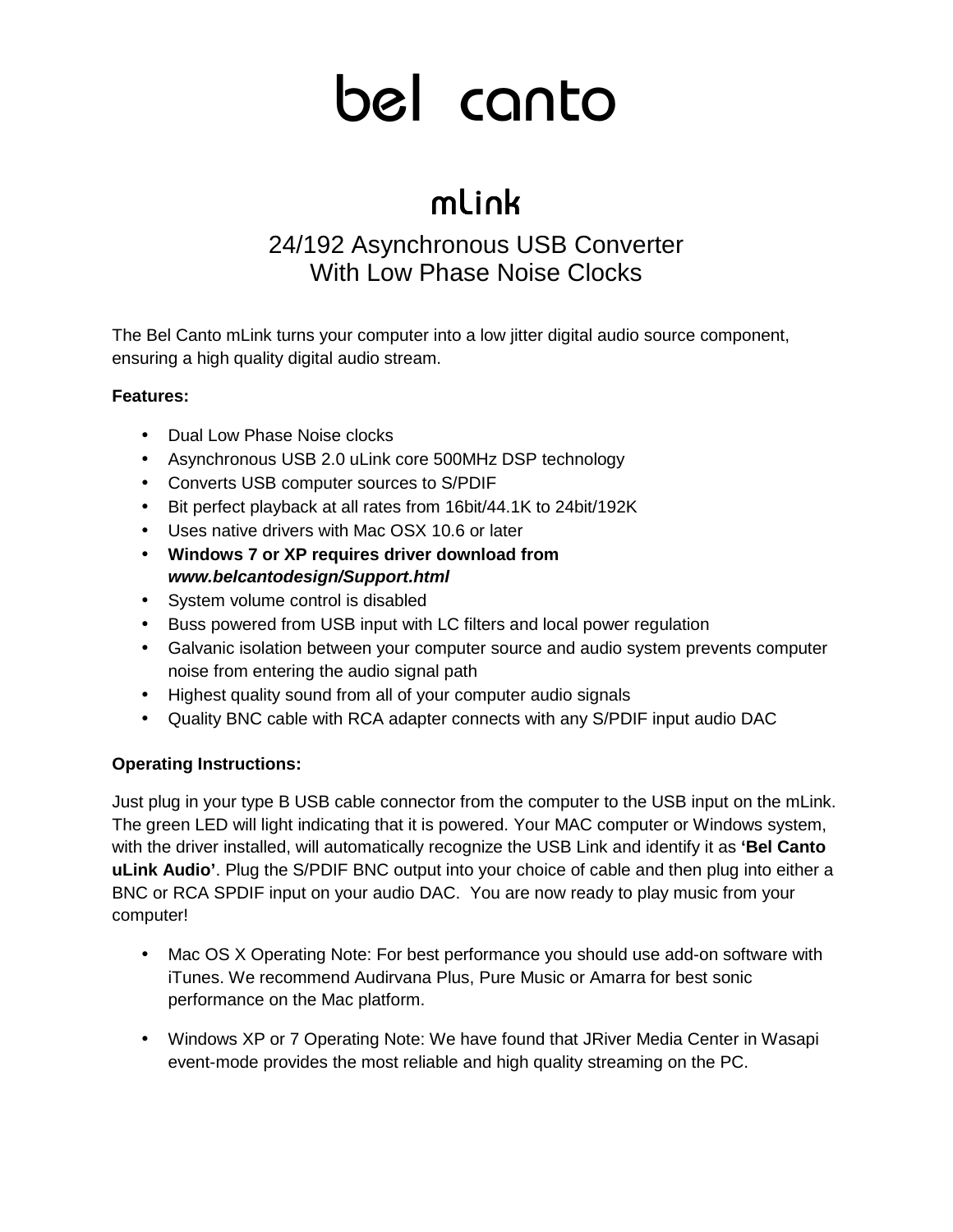# Equipment Report

## **Bel Canto mLink, uLink, and REF Link USB Converters**

Three Compelling New Solutions for Computer Audio



**WALLET ARE I** reviewed the Bel Canto DAC 3.5 VB in Issue<br>216 I found it to be an outstanding full-featured DAC/<br>preamplifier that only lacked a USB interface. Bel Canto's 216 I found it to be an outstanding full-featured DAC/ preamplifier that only lacked a USB interface. Bel Canto's thinking was that USB interface technologies were advancing so rapidly that any USB solution included in the DAC 3.5 VB would soon be eclipsed by the next generation of external USB interface devices. So Bel Canto offered an external 96/24 USB converter.

During the intervening time period, Bel Canto's thinking was proven correct—USB interfaces have continued to improve and now that the technological dust has settled somewhat, Bel Canto has introduced three separate USB interface boxes. While they all share the same core design, the three boxes differ in interface options and power-supply implementations.

Bel Canto's least-expensive USB interface device is the \$375 mLink, which has a USB input and a lone BNC-terminated S/ PDIF output. Like all the Bel Canto USB converters, the mLink supports up to 192/24 PCM via USB 2.0. The \$675 Bel Canto uLink is also USB buss-powered and includes an AT&T ST-Type glass optical output as well as a BNC S/PDIF. The top-of-theline \$1495 REF Link is the only Bel Canto USB device that uses a dedicated low-noise external power supply and adds an AES/ EBU output in addition to a BNC S/PDIF and ATT glass optical.

Both the mLink and uLink share the same size enclosures, and except for the differences in color (the mLink is black and the uLink is silver) and outputs, the two units appear identical. Since they both get their power from USB and weigh well under a pound, they are ideal for someone looking for a completely portable USB interface. The REF Link is substantially larger and has the same footprint as Bel Canto's other half-width components. The Ref Link also has a knob that lets you change the display from bit-rate to firmware version to off. Due to its size and integral AC power supply (the mLink and uLink are powered through the USB buss), the REF Link is the only Bel Canto USB box that is not readily portable.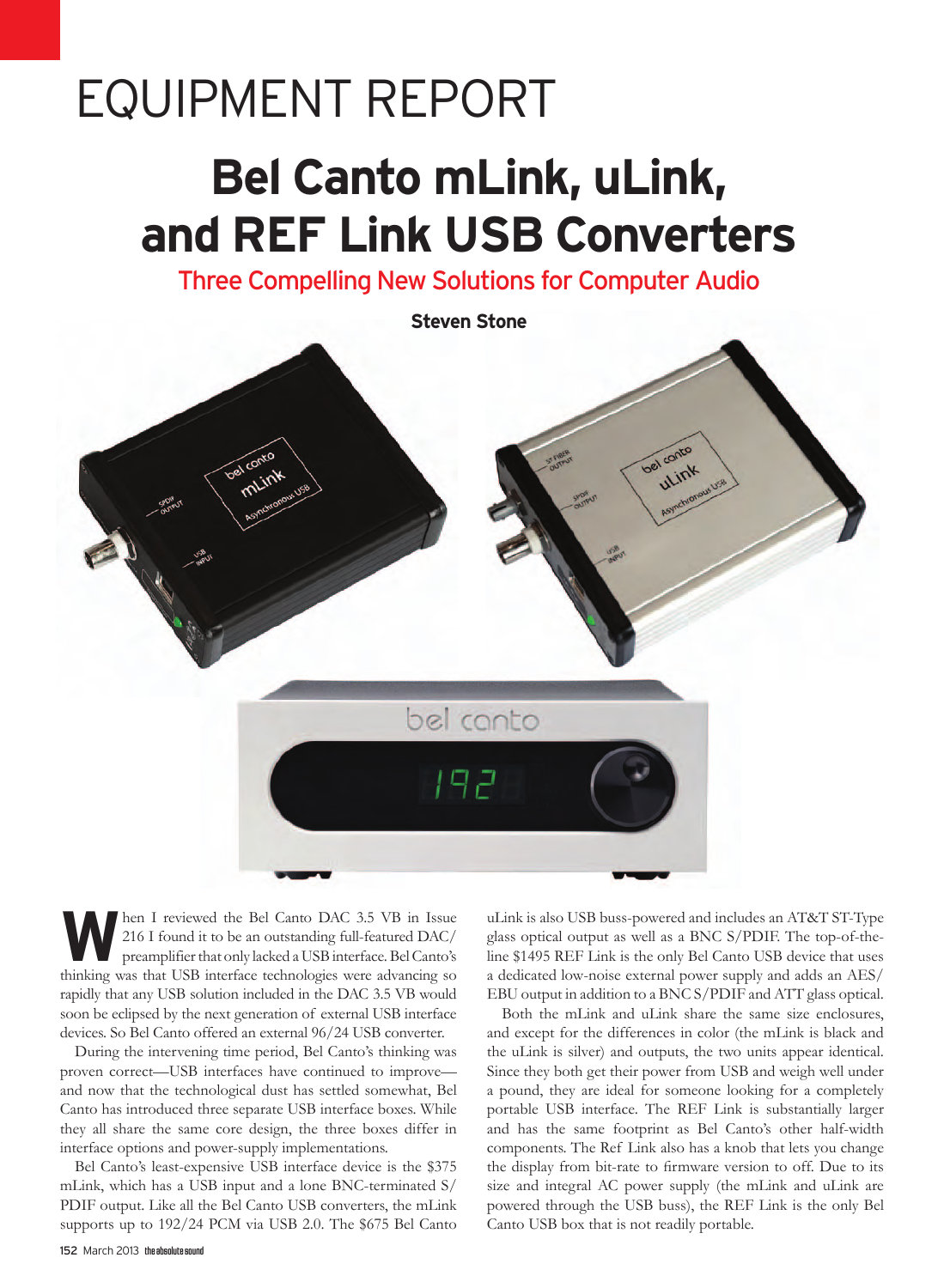### EQUIPMENT REPORT - Bel Canto mLink, uLink, and REF Link USB Converters

#### **Shared and Proprietary Technologies**

After spending some time with the Bel Canto units I had some technical questions for John Stronzer, Bel Canto's designer. My first was how much technology was common to all three devices. According to John, "The 500MHz USB processing core daughter-card is shared on all three Links as well as the S/ PDIF output circuitry. The mLink and uLink are very similar in sharing buss power and overall power-supply architecture. The real difference is in the quality of the clocks. The mLink uses Low-Phase-Noise clocks, while the uLink uses the new Ultra-Low-Phase-Noise clocks. The REFLink also uses Ultra-Low-Phase-Noise clocks and adds further isolation and low-noise internal power supplies, plus galvanic isolation between the USB processing core, the clock, and output electronics. No power is drawn from the USB buss."

The Bel Canto Web site has several technical papers and FAQs about the USB Links. The published graphs show exactly how low-noise Bel Canto's clocks can be. The three Bel Canto USB boxes also meet USB 3.0 specifications.

#### **The Sonics Inside**

The primary issue for these USB boxes (or any new component) is whether they deliver superior sonics compared to other similarly priced solutions. I found the answer depended as much on the DAC used with the Bel Canto uLink, mLink, and REF Link as on the devices.

I used the Bel Canto USB converter boxes in four different setups for this review. The first was based around the April Music Eximus DP-1 DAC/pre. Since it has two S/PDIF inputs I could hook up two different USB converter boxes and do rapid, real-time, matched-level A/B comparisons. The second setup utilized Bel Canto's DAC 3.5 VB, which also has provisions for two S/PDIF inputs (as well as AT&T glass optical). The third DAC/pre I used was the Wyred4Sound DAC 2 because it has an I'S HDMI digital input. This allowed me to use the Empirical Audio Off-Ramp 5's lowest-jitter output. Finally I tried a NAD C 390DD digital integrated amplifier to see how USB converters affected a directdigital amplifier.

The first thing I wanted to do was compare the various Bel Canto USB boxes to each other, but that was not as easy as I'd hoped. Since they share the same driver, when you connect more than one Bel Canto USB converter to a Mac, the Mac defaults to the most recently plugged-in device. To A/B two Bel Canto boxes I had to unplug and then re-plug their USB cables, which took too much time for rapid comparisons.

During longer listening sessions using the new ProAc Tablette Signature monitors I felt that the REF Link consistently delivered the best sonic results, especially on 192k material using its AT&T optical connection. The REF Link's soundstage had an extra dollop of solidity and edge definition when compared to its siblings. I also felt the REF Link delivered a blacker, more silent background.

When I compared the uLink with the mLink S/PDIF outputs in matched-level listening tests through the Eximus DP-1, I

was hard-pressed to hear much difference. But when I used the uLink's AT&T optical connection tethered to the DAC 3.5 VB, differences did emerge. The uLink's optical connection provided depth recreation and image specificity that almost equaled that of the REF Link. If you have a DAC with an AT&T optical input I'd recommend gravitating toward the uLink's AT&T glass connection. If your DAC only has S/PDIF, the mLink remains the most cost-effective high-performance option.

I compared the Bel Canto's least expensive box, the mLink, with the Musical Fidelity V-Link USB converter (which has been replaced by the V-Link II). While the V-Link still sounds quite good, the mLink was simply better in every way. The mLink had superior focus, a slightly larger soundstage, and a more lively dynamic presentation. In comparison the V-Link lacked a bit of life, giving it a less involving character.

Since I got my first copies of Pure Music and Amarra playback software for the Mac, one of my standard tests for new hardware has been to compare the sound of stock iTunes with the sound of

Pure Music and Amarra. Through the Bel Canto USB links the improvements wrought by both Pure Music and Amarra were quite obvious. Regardless of which DAC/pre they were hooked up to, all the Bel Canto USB devices' sonics improved when using Pure Music or Amarra. Depth, image solidity, soundstage focus, and lowlevel detail were all better than stock iTunes.

> I spent the majority of my listening time with the Bel Canto REFLink, comparing it to my current reference, the Empirical Audio Off-Ramp 5 with a Short-Block USB dongle. And as I discovered during the review, the "best" USB solution depended on which DAC

the USB device was attached to and which digital interface methodology was used. For all my A/B tests I used identical 3-meter lengths of AudioQuest Carbon USB cable between my Mac Pro and the USB converters and identical lengths of Wireworld S/PDIF cable between the USB converters and the DAC.

For my first comparison I used the April Music Eximus DP-1 DAC/pre and connected the Empirical Audio and Bel Canto USB devices via S/PDIF. After several consecutive days of listening I was unable to discern any noticeable sonic differences between the two USB converters. Both delivered slightly more precise soundstaging and imaging than the DP-1's own USB interface, but I could not consistently distinguish one from the other in "blind" tests.

Next, I replaced the DP-1 with the Bel Canto DAC 3.5 VB. Once more I had two S/PDIF inputs for A/B comparisons, as well as Bel Canto's AT&T glass optical connection. Once more, during blind comparisons between the Empirical Audio Off-Ramp and REF Link using the S/PDIF, I could not reliably tell one from the other. But when I compared the Rifling's AT&T optical with the Off-Ramp's coaxial I could consistently hear differences between the two converters. The AT&T glass optical input rendered depth more convincingly with greater image solidity and dimensionality than the either unit's S/PDIF.

The last conventional DAC/pre I tried with the Ref Link and Off-Ramp was Wyred4Sound's DAC2. On their S/PDIF connections both USB boxes once more I could not reliably identify which USB converter I was listening to. But when I